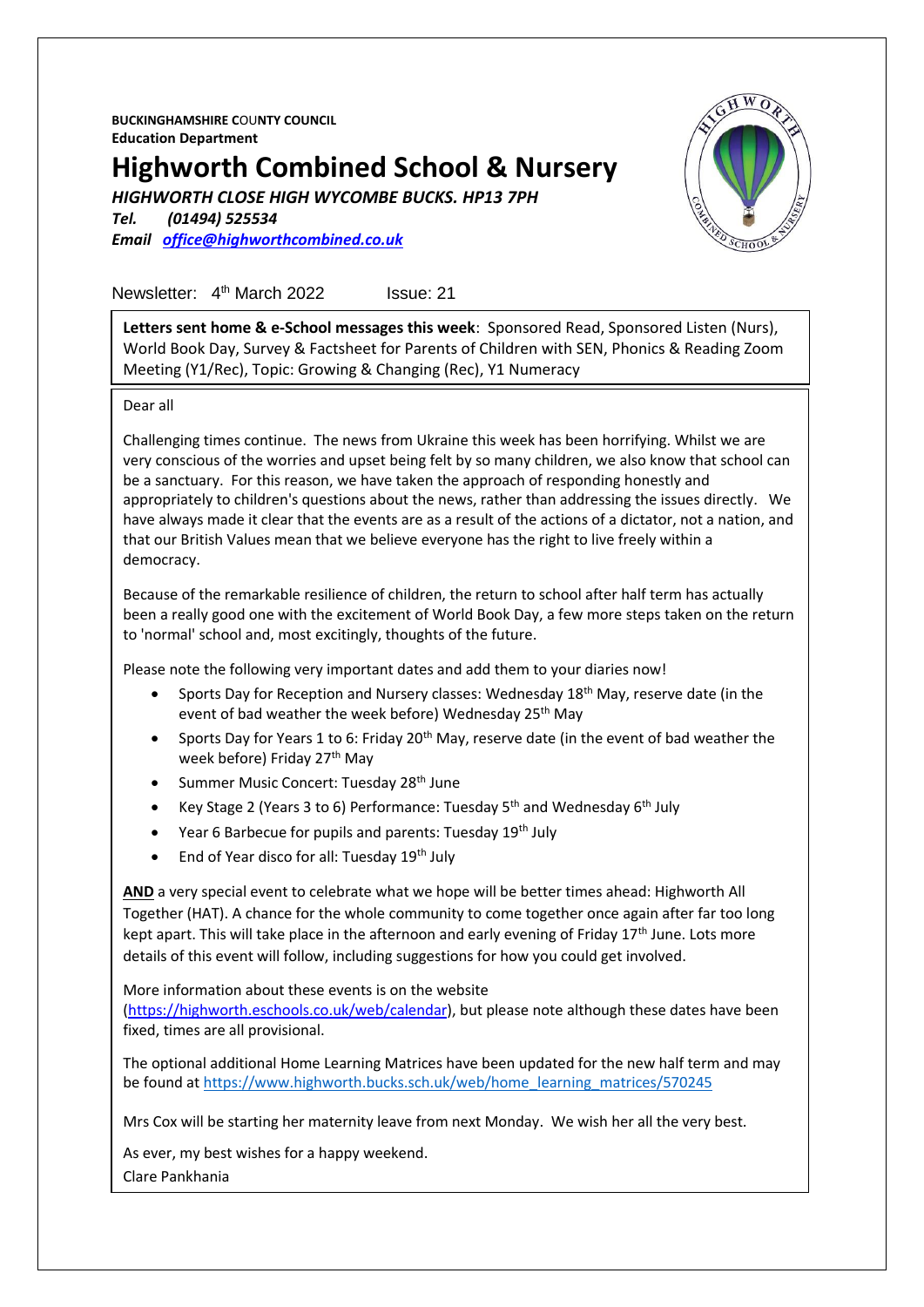## **ATTENDANCE**

The display board at the front of the school shows each year group's weekly attendance.

**SCHOOL ATTENDANCE TARGET IS 96%**

**BEST ATTENDANCE: 99.3% (CLASS 2C & CLASS 5K) WELL DONE**

## **Thursday 10th March**

**9.45am:** Phonics Workshop via Zoom (Rec/Y1)

**6pm:** Phonics Workshop via Zoom (Rec/Y1)



## How to... **Move up to Secondary School**

### **Course For Young People**

Getting ready to move up to Year 7? Not sure what to expect? Our short course could help!

#### **Sessions cover...**

- . What to expect at secondary school
- Dealing with peer pressure
- Making friends
- Tackling your fears and worries
- Getting organised!

#### **Aylesbury**

#### **Amersham** Mondays 6 to 7pm

Wednesdays 5.30-6.30pm Berryfields Family Centre Amersham Family Centre **HP18 OFG** 

#### **Buckingham**

Wednesdays 5 to 6pm Buckingham Youth Centre Princes Risborough School **MK181AT** 

**Princes Risborough** 

**HP6 6PF** 

Wednesdays 6 to 7pm **HP27 0DT** 

Online **Mondays** 6 to 7pm **MS Teams**  starts week

beginning

25 April

Book a place by 13 April at:

earlyhelpduty@buckinghamshire.gov.uk

For more information please visit

familyinfo.buckinghamshire.gov.uk/familysupport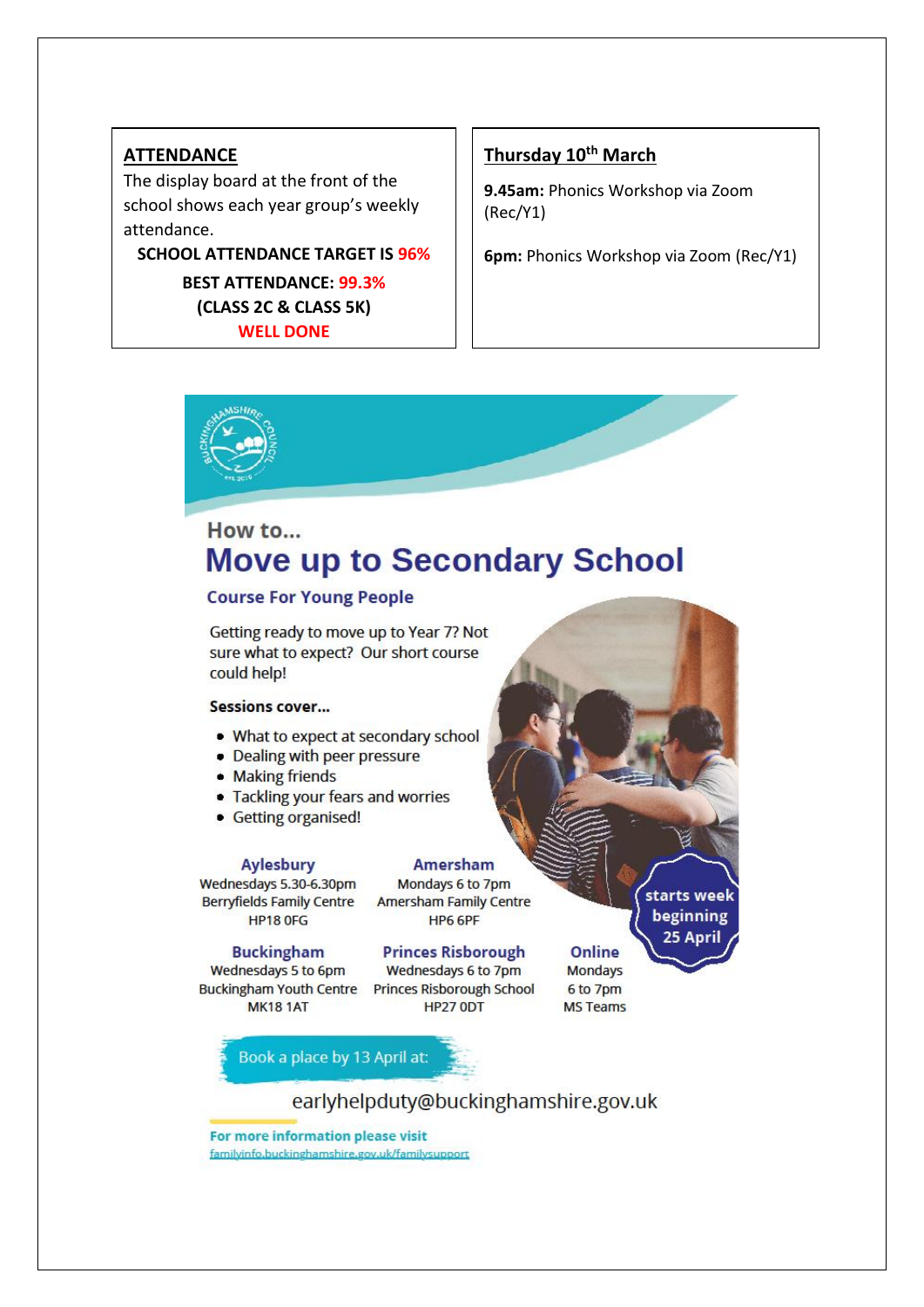## **Parental agreement for safe return to school of all pupils on 28th February 2022**

The safe opening of school is dependent upon avoiding all contact with anyone who is, or could be, infected with coronavirus. The safety of our whole community is dependent on all of us following these rules:

I will never enter any part of the school site if my child or I has any of the symptoms of Covid-19

## **Symptoms of Covid-19**

- high temperature this means you feel hot to touch on your chest or back (you do not need to measure your temperature)
- new, continuous cough this means coughing a lot for more than an hour, or 3 or more coughing episodes in 24 hours (if you usually have a cough, it may be worse than usual)
- loss or change to your sense of smell or taste this means you've noticed you cannot smell or taste anything, or things smell or taste different to normal
- Please note that the symptoms of the Omicron variant are often likened to those of a cold. If your child has a cold, there is a more than 50% chance that they actually have COVID-19
- If my child has any of these symptoms, regardless of what I think may have caused them, I will ensure that they take a PCR test. I know that my child will be allowed to return to school once they have received a negative result or, if the test is positive, that they have self-isolated
- If my child receives a positive PCR test, I will let the school know and ensure that they self-isolate
- If my child is a contact of someone who has tested positive for COVID 19, I know that government guidance is that they should take a LFD test every day for 7 days, selfisolating if they have a positive result
- I know that if my child develops symptoms of Covid 19 (see above) at school, I will be contacted and asked to collect them immediately. I will take them for a PCR test as soon as possible.
- I know that my child will be allowed to return to school once they have received a negative result or, if the test is positive, that they have self-isolated

## **Pupils may stop self-isolating and return to school in the following circumstances:**

- Starting on day 5, pupil takes a rapid flow test as early as possible in the morning
- Pupil takes another rapid flow test 24 hours later on day 6